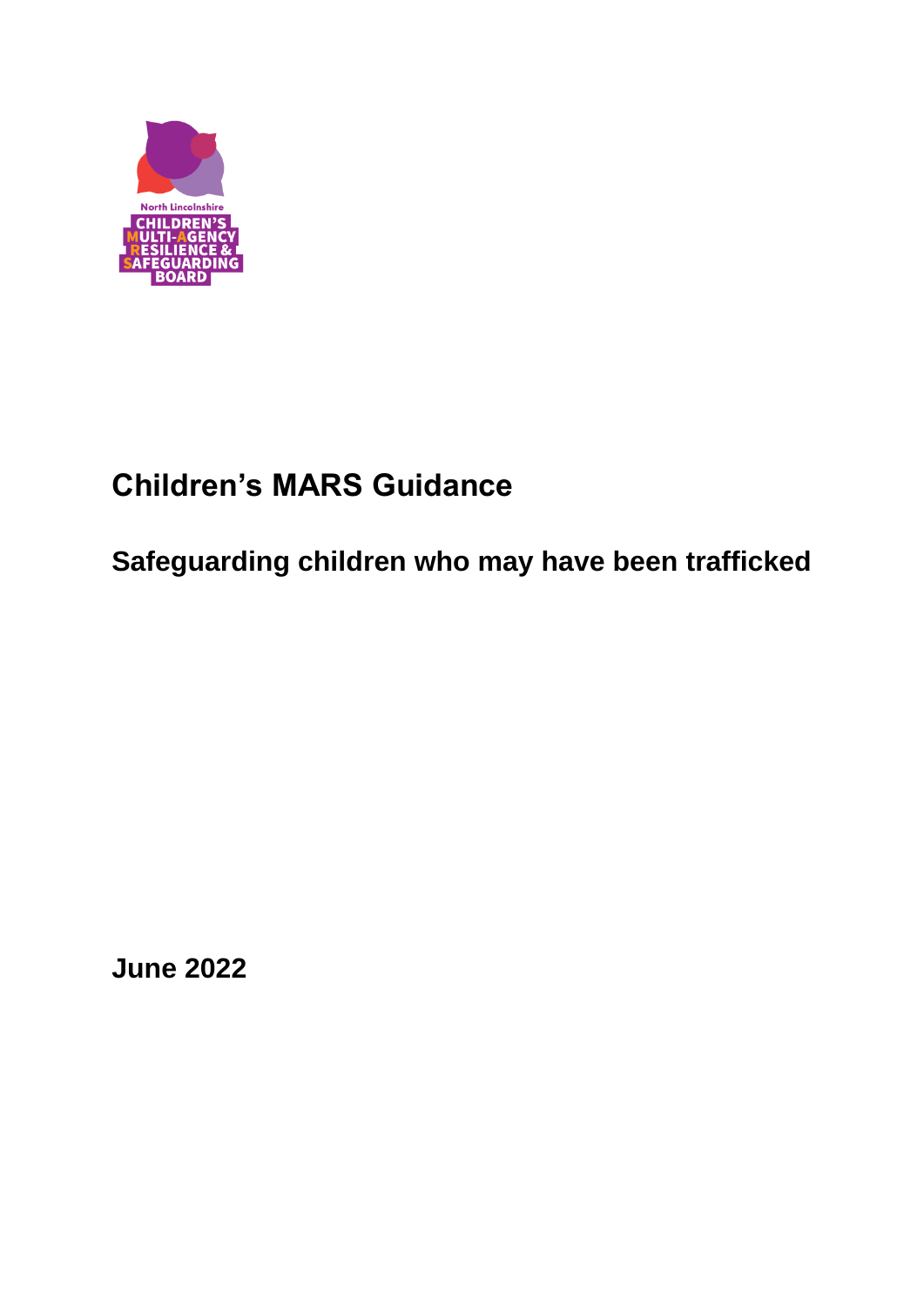# **Contents**

**[Introduction](#page-2-0) [Definitions](#page-2-1)** [What evidence is there of child trafficking?](#page-2-2) [Why do people traffic children?](#page-3-0) [Why is trafficking possible?](#page-3-1) [How are children recruited](#page-3-2) and controlled? [How are children brought to the UK?](#page-4-0) [The impact of trafficking on children's health and welfare](#page-5-0) [Identifying trafficked children](#page-7-0) [Possible indicators that a child](#page-7-1) may have been trafficked [Children trafficked within the UK](#page-9-0) [Referral](#page-9-1) [Returning trafficked children to their country of origin](#page-9-2) [Particularly vulnerable groups of children](#page-10-0) [Independent reviewing officers and advocates](#page-12-0) [Missing children](#page-13-0)

[Appendix 1: Further information, guidance and resources](#page-14-0) [Appendix 2: National Referral Mechanism, Modern Day Slavery](#page-15-0) and the North Lincolnshire [process](#page-15-0)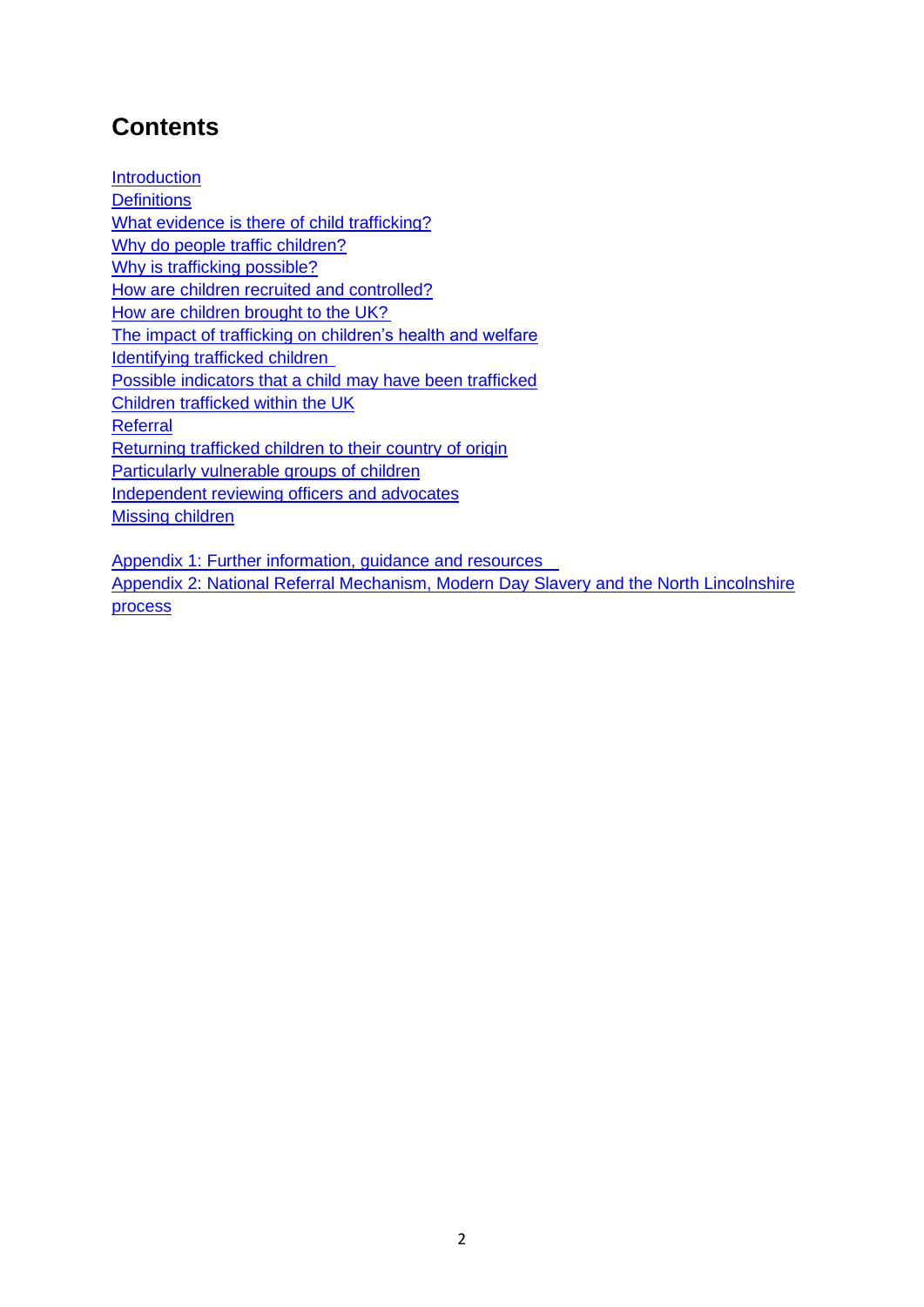### <span id="page-2-0"></span>**Introduction**

Child trafficking is a very serious issue which can have a devastating and lasting impact on its victims. Children can be trafficked into, within and out of the UK.

This guidance is for agencies in North Lincolnshire which are likely to encounter, or have referred to them, children and young people who may have been trafficked. It is intended to help agencies safeguard and promote the welfare of children who may have been trafficked.

It should be read in conjunction with HM Government [Safeguarding children who may have](https://www.gov.uk/government/publications/safeguarding-children-who-may-have-been-trafficked-practice-guidance)  [been trafficked](https://www.gov.uk/government/publications/safeguarding-children-who-may-have-been-trafficked-practice-guidance) (2011).

Further information, guidance and resources can be found in appendix 1.

# <span id="page-2-1"></span>**Definitions**

Article 3 of the Palermo Protocol to Prevent, Suppress and Punish Trafficking in Persons, Especially Women and Children, Supplementing the United Nations Convention Against Transnational Organised Crime to the UN Convention (2000) (ratified by the UK on 6 February 2006) defines trafficking as:

- a) 'trafficking of persons' shall mean the recruitment, transportation, transfer, harbouring or receipt of persons, by means of the threat or use of force or other forms of coercion, of abduction, of fraud, of deception, of the abuse of power or of a position of vulnerability or of the giving or receiving of payments or benefits to achieve the consent of a person having control over another person, for the purpose of exploitation. Exploitation shall include, at a minimum, the exploitation of the prostitution of others or other forms of sexual exploitation, forced labour or services, slavery or practices similar to slavery, servitude or the removal of organs.
- b) the consent of a victim of trafficking in persons to the intended exploitation set forth in subparagraph (a) of this article shall be irrelevant where any of the means set forth in subparagraph (a) have been used;
- c) the recruitment, transportation, transfer, harbouring or receipt of a child for the purpose of exploitation shall be considered 'trafficking in persons' even if this does not involve any of the means set forth in subparagraph (a) of this article;
- d) 'child' shall mean any person under eighteen years of age.

<span id="page-2-2"></span>The Palermo Protocol establishes children as a special case. Any child transported for exploitative reasons is considered to be a trafficking victim, whether or not they have been forced or deceived. This is partly because it is not considered possible for children to give informed consent. Even when a child understands what has happened, they may still appear to submit willingly to what they believe to be the will of their parents or accompanying adults. It is important that these children are protected too.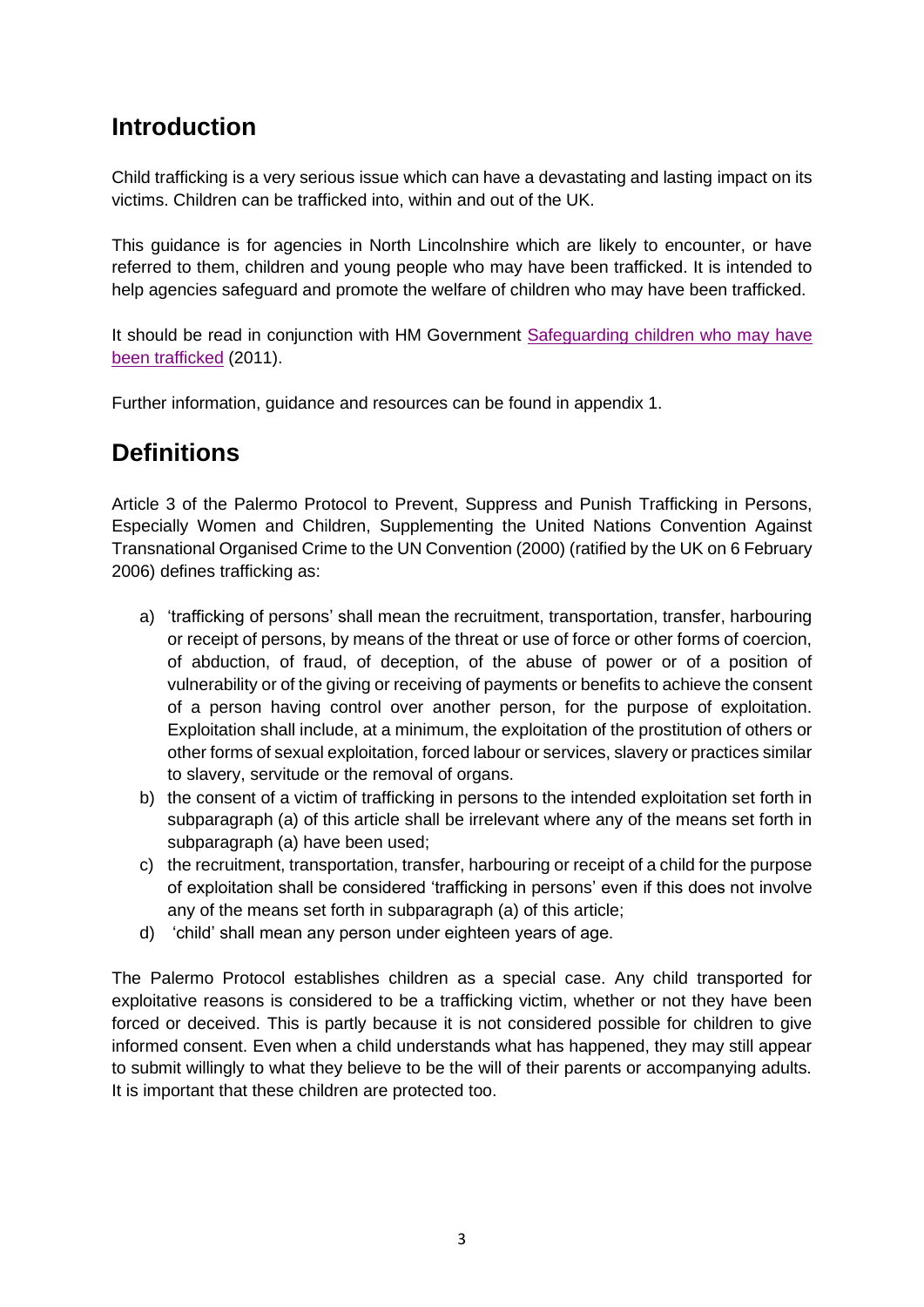# **What evidence is there of child trafficking?**

The trafficking of children in a clandestine activity, which makes it difficult to identify victims and record their numbers. However, data on people suspected of being victims of trafficking is now being collated through the National Referral Mechanism (NRM) which was established in April 2009. Between 1 April 2009 and 31 March 2011, 390 potential child victims of trafficking were referred through the NRM. In addition, evidence from successive reports from the Child Exploitation and Online Protection Centre (CEOP) indicate that there are approximately 300 child trafficking victims identified in the year per annum.

# <span id="page-3-0"></span>**Why do people traffic children?**

Most children are trafficked for many reasons, including:

- sexual exploitation
- criminal exploitation
- domestic servitude
- labour
- benefit fraud

Although there is no evidence of other forms of exploitation such as organ donation to harvesting, all agencies should remain vigilant.

The list above is not exhaustive and all cases should be treated on a case by case basis.

# <span id="page-3-1"></span>**Why is trafficking possible?**

Children may be trafficked for a number of reasons. There are a number of factors in the country of origin which might make children vulnerable to being trafficked.

The factors listed below are by no means a comprehensive list:

- poverty
- lack of education
- discrimination
- cultural attitudes
- grooming
- dysfunctional families
- political conflict and economic transition
- inadequate local laws and regulations

### <span id="page-3-2"></span>**How are children recruited and controlled?**

Traffickers use a variety of methods to recruit their victims. Some children are coerced, but most are trapped in subversive ways. For example, children may be promised education or 'respectable' work in restaurants or as domestic servants, or parents may be persuaded that their children will have a better life elsewhere.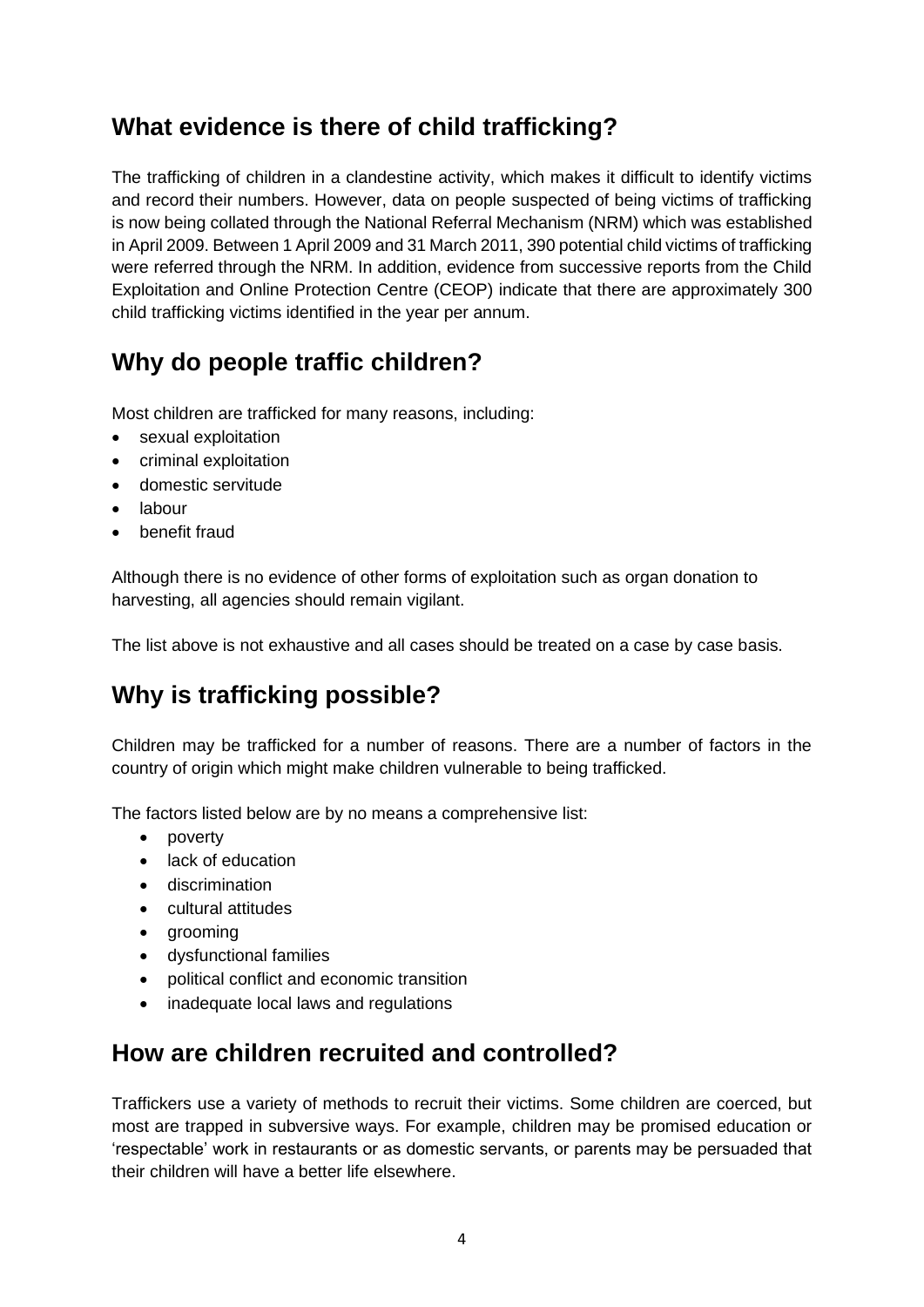Many children travel on false documents. Even those whose documents are genuine may not have access to them. One way that the trafficker exerts control over trafficked children is by keeping their passports and threatening children that they will be deported if they escape.

Even before they travel, children may be subject to various forms of abuse and exploitation to ensure that the trafficker's control over them continues after the child is transferred to someone else.

Methods used to control a child include:

- confiscation of the child's identity documents
- threatening to report the child to the authorities
- violence, or threats of violence, towards the child
- threats of violence towards members of the child's family
- keeping the child socially isolated
- keeping the child locked up
- telling children that they owe large sums of money and that they must work to pay this off
- depriving the child of money and
- frightening children with threats based on cultural or belief systems, for example, witchcraft or spirit possession

### <span id="page-4-0"></span>**How are children brought to the UK?**

Any port of entry into the UK might be used by traffickers. There is evidence that some children are trafficked through numerous countries before arriving in the UK.

#### **Accompanied children**

There are many legitimate reasons why children are brought to the UK, such as economic migration with their family, education, re-joining their family or fleeing a war-torn country. Some children will have travelled with their parents or carers.

However, a number of children arrive in the UK accompanied by adults who are either not related to them or in circumstances which raise child protection concerns. For example, there may be little evidence of any pre-existing relationship between the child and the accompanying adult or even no knowledge about the person who will care for the child. There may be unsatisfactory accommodation in the UK, or perhaps no evidence of parental permission for the child to travel to the UK or stay with the sponsor. These irregularities may be the only indication that the child could be a victim of trafficking.

To curb illegal migration and improve children's safeguards, revised global visa regulations were introduced in February 2006. The child's photograph is now shown on the visa, together with the name and passport number of the adult/s who are travelling with the child.

Some accompanied children may be applying for asylum by claiming to have arrived in the UK accompanied, after their trafficker has told them that by doing so they will be granted permission to live in the UK and be entitled to claim welfare benefits.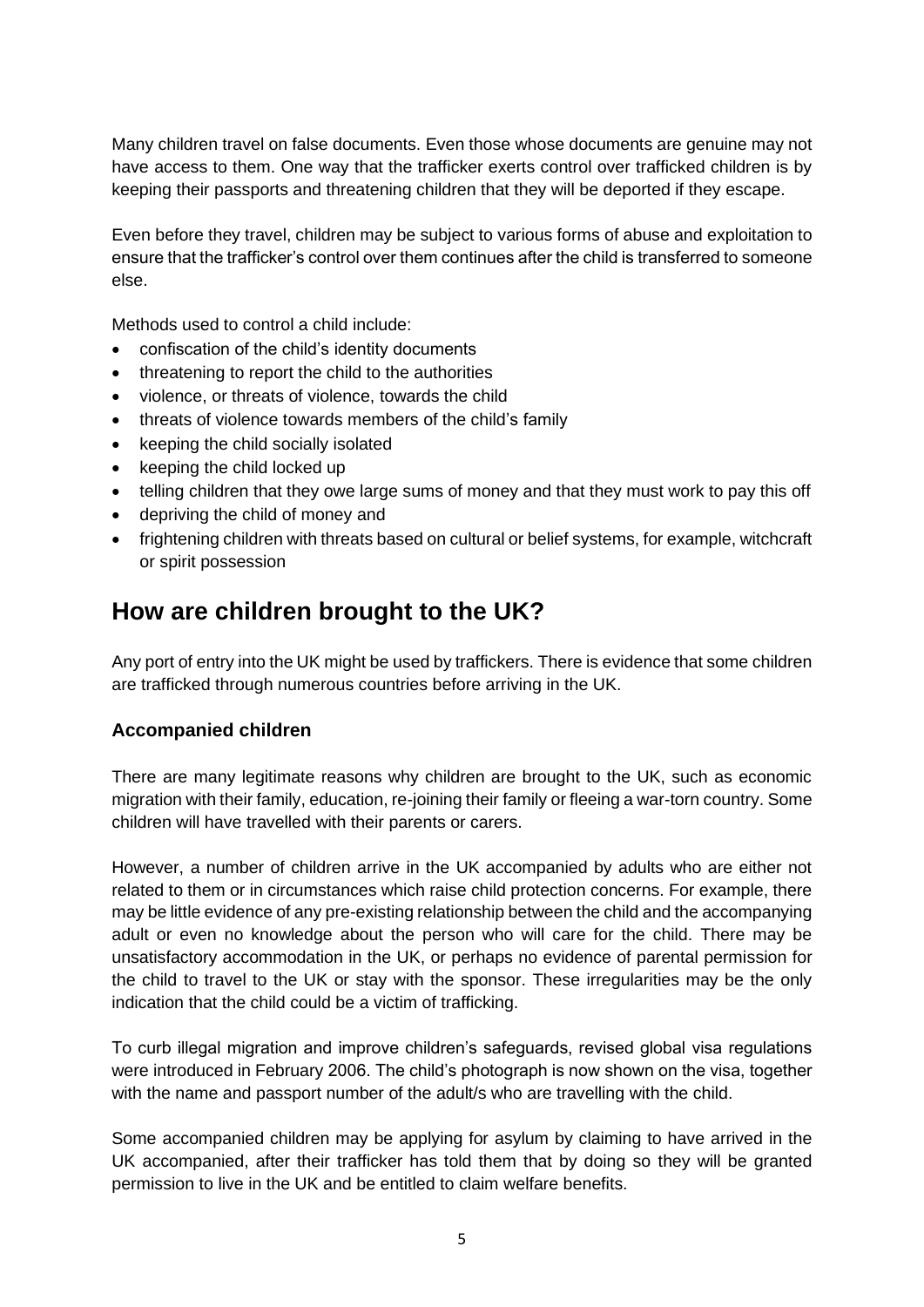#### **Unaccompanied children**

More is known about groups of unaccompanied children as they often come to the notice of the United Kingdom Border Agency (UKBA). Unaccompanied children may come to the UK to seek asylum (unaccompanied asylum-seeking children – UASC) or they may be here to attend school or join their family. A child may be subject of a private fostering arrangement.

If the child is unaccompanied and not travelling to his or her customary care giver, or if there are some concerns over the legitimacy or suitability of the proposed arrangement for the child's care in the UK, they will be referred to Children's Services by the UKBA.

Some groups of children are instructed by the traffickers to avoid contact with authorities. In other cases, the traffickers insist that the child applies for asylum as this gives the child a legitimate right of temporary leave to remain in the UK.

It is suspected that significant numbers of children are referred to Children's Services after applying for asylum and some will register at school for up to a term before disappearing again. This could be an indicator that they are a child trafficking victim and agencies should take appropriate action.

#### **Child trafficking within the UK**

Whilst the majority of child trafficking cases known about involve cross border movement, it is also known that child trafficking occurs within the UK. A number of serious case reviews involving organised child sexual exploitation and trafficking have raised this issue.

### <span id="page-5-0"></span>**The impact of trafficking on children's health and welfare**

Trafficked children are not only deprived of their rights to health care and freedom from exploitation and abuse but may also be denied access to education. The creation of false identity and implied criminality of the children, together with the loss of family and community, may seriously undermine their sense of self worth. At the time they are found, trafficked children may not show any obvious signs of distress or imminent harm, but they may be vulnerable to particular types of abuse and may continue to experience the effects of their abuse in the future.

#### **Physical abuse**

This can include:

- beatings
- being subdued with drugs, on which they then become dependent
- alcohol addiction
- stress/post traumatic stress related physical disorders such as skin diseases, migraine and back ache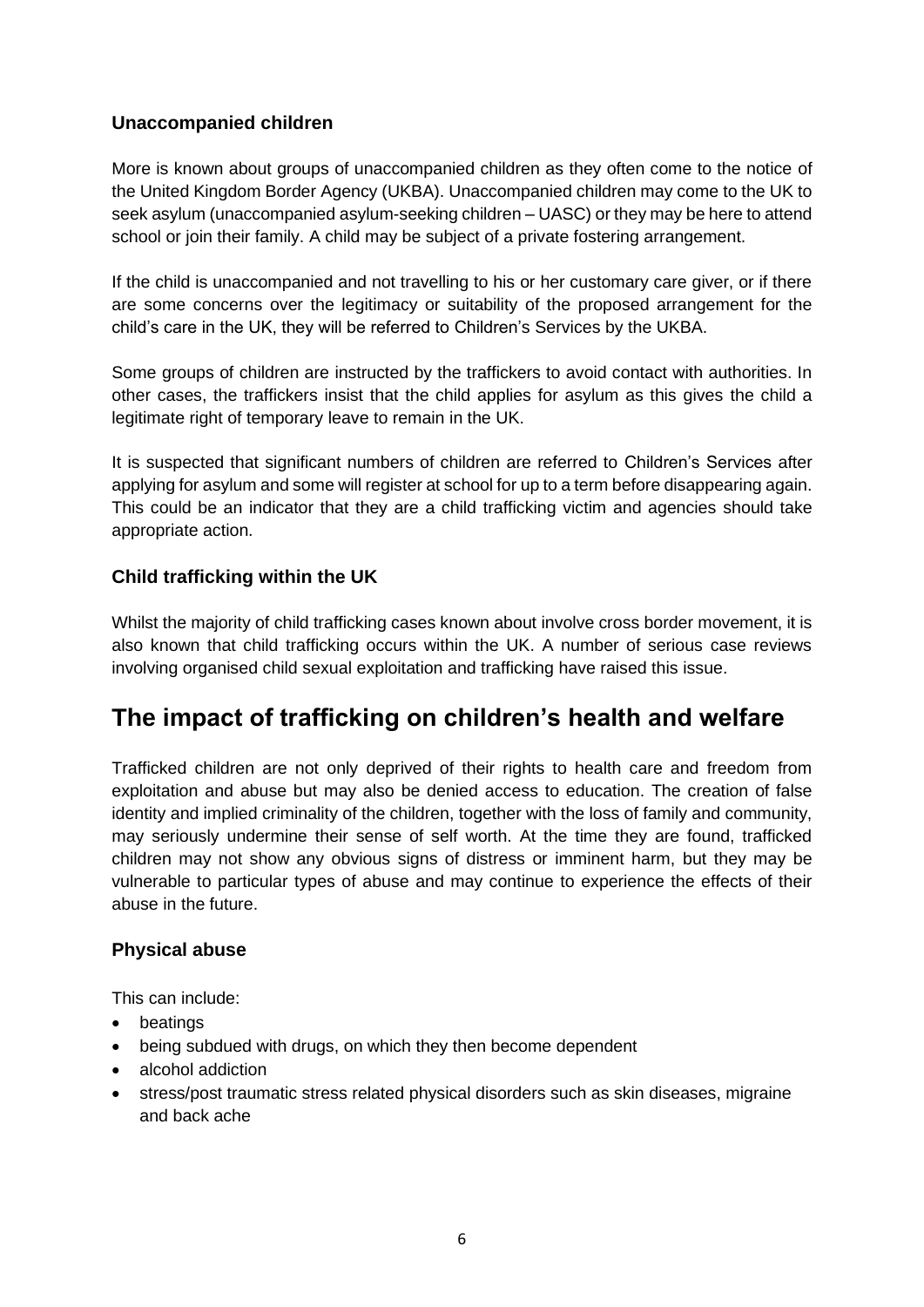#### **Emotional and psychological abuse**

Some kind of emotional abuse is involved in all types of maltreatment of a child, including trafficking.

Trafficked children may:

- feel disorientated after leaving their family environment, no matter how impoverished and difficult. This disorientation can be compounded for some children who have to assume a new identity or have no identity at all
- feeling isolated from the local community in the UK by being kept away from school and because they may not be able to speak English
- fear both the adults who have physical control of them and the threat that they will be reported to the authorities as immigration criminals
- lose their trust in all adults
- have low self-esteem and believe that the experience has ruined them for life psychologically and socially. They may become depressed or suicidal
- worry about people in their families and communities knowing what has happened to them, and become afraid to go home
- feel like criminals as a result of the new identity forced on them, which can have long term consequences for their adult lives

All children who have been exploited are likely to suffer some form of mental harm. Usually the longer the exploitation, the more their mental health will deteriorate.

This can include:

- psychological distress owing to their sense of powerlessness. In many cases involving violence and deprivation at the hands of their traffickers, it may take the form of post traumatic stress disorder
- dependent relationships with their abusers
- flashbacks, nightmares, anxiety attacks, irritability and other symptoms of stress, such as nervous breakdowns
- a loss of ability to concentrate
- becoming anti-social, aggressive and angry, and/or fearful and nervous finding it difficult to relate to others, including in the family and at work
- fear of authorities based on past experiences or what they have been told by their traffickers

#### **Sexual abuse**

Children who have been trafficked may be sexually abused as part of being controlled or because they are vulnerable. In many cases sexually exploitation is the purpose of the trafficking. Children being sexually exploited are at risk of sexually transmitted infections, including HIV/AIDS and for girls there is the risk of pregnancy and possible damage to their sexual and reproductive health.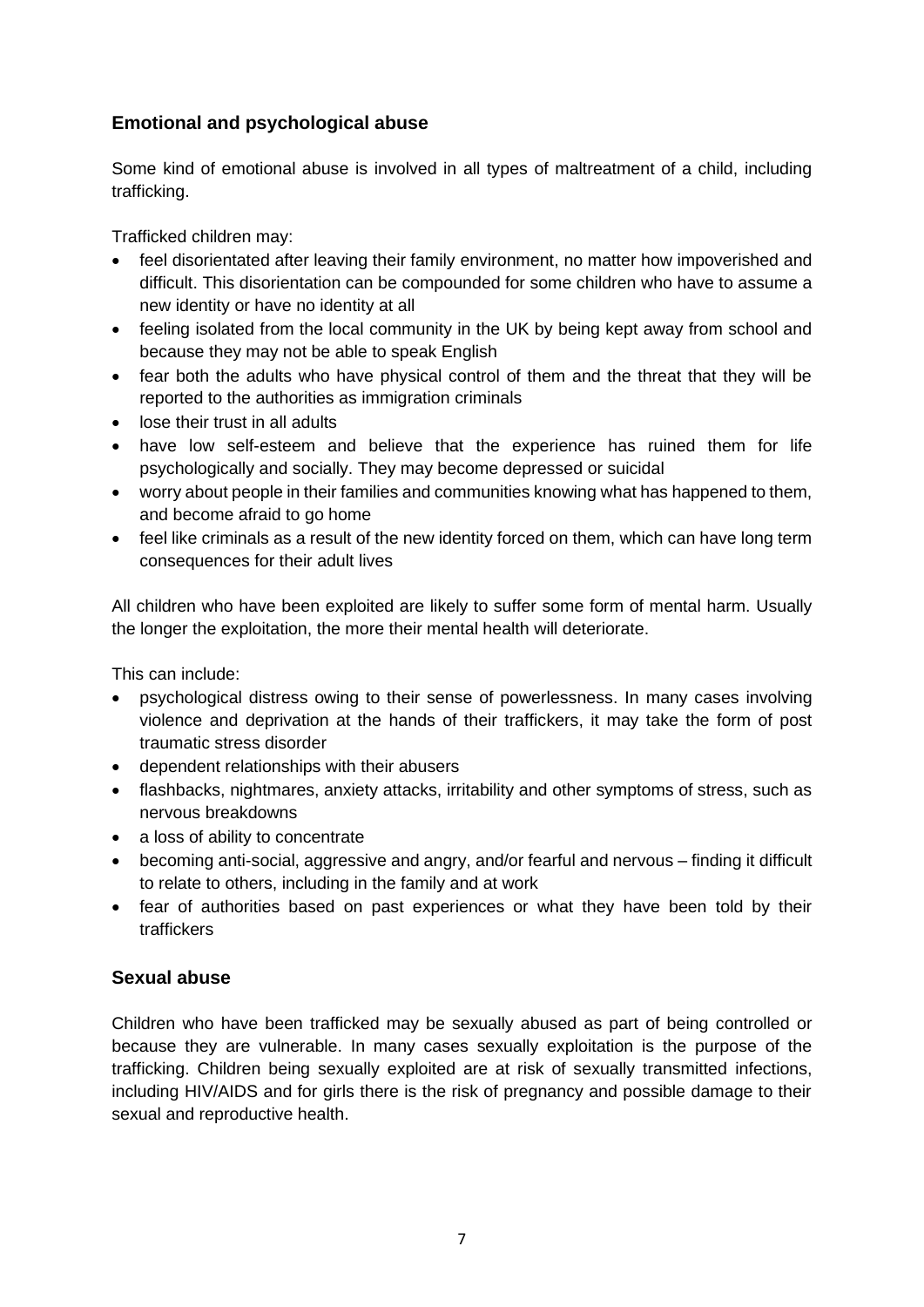### **Neglect**

Trafficking children may also suffer neglect. They may not receive routine and emergency medical attention (partly through lack of concern about their welfare and partly because of the need for secrecy surrounding their circumstances). They may also be subject to physical, sensory and food deprivation.

### <span id="page-7-0"></span>**Identifying trafficked children**

Identifying trafficked children at ports of entry is likely to be difficult as they may not be showing obvious signs of distress. At this stage, the children are unlikely to see themselves as being at risk of harm from the trafficker. It is likely that the child will have been coached with a story to tell the authorities in the UK and warned not to disclose any detail beyond the story, as this would lead to them being deported.

All practitioners who come into contact with children and young people in their everyday work need to be able to recognise children who have been trafficked and be competent to act to support and protect these children from harm. Practitioners may have to act on and respond to cases where they suspect a child might have been trafficked.

The nationality or immigration status of the child does not affect agencies' statutory responsibilities under the 1989 or 2004 Children Acts. These issues should be addressed in discussion with the UKBA **only when** the child's need for protection from harm has been addressed and should not hold up action to protect the child from harm.

All agencies working with children who may have been trafficked into and within the UK should work together to safeguard and promote their welfare, providing the same standard of care that is available to any other child in the UK. This may be the crucial intervention which breaks the cycle of the child being vulnerable to continuing or further exploitation.

### <span id="page-7-1"></span>**Possible indicators that a child may have been trafficked**

There are a number of indicators which suggest that a child may have been trafficked into the UK and may still be controlled by the traffickers or receiving adults. These are as follows:

#### **At port of entry**

The child:

- has entered the country illegally
- has no passport or other means of identification
- has false documentation
- possesses money and goods not accounted for
- is malnourished
- is unable to confirm the name and address of the person meeting them on arrival
- has had their journey or visa arranged by someone other than themselves or their family
- is accompanied by an adult who insists on remaining with the child at all times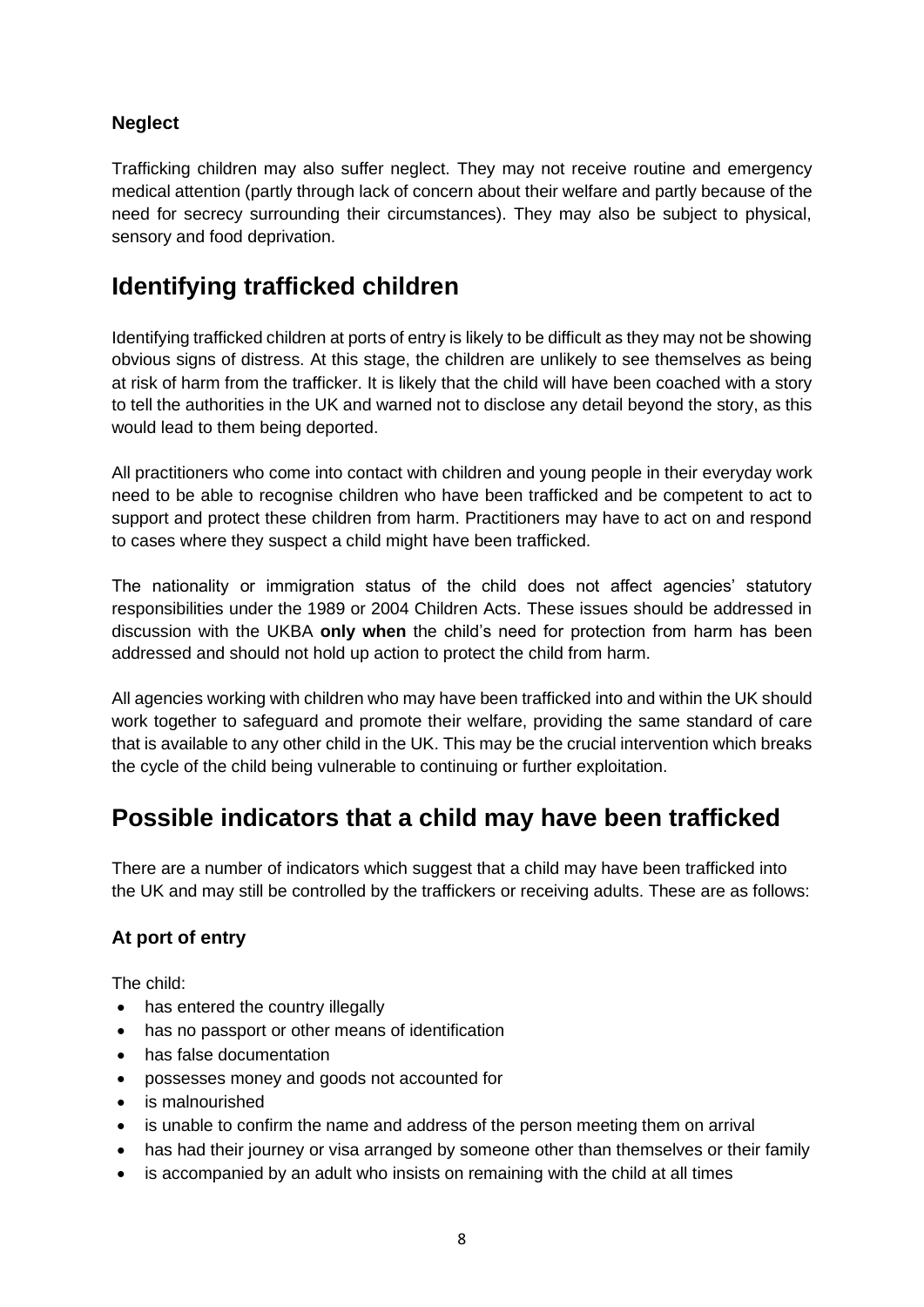- is withdrawn and refuses to talk or appears afraid to talk to a person in authority
- has a prepared story very similar to those that other children have given
- exhibits self-assurance, maturity and self-confidence not expected to be seen in a child of such age
- does not appear to have money but does have a mobile phone
- is unable or reluctant to give details of accommodation or other personal details

The sponsor:

- has previously made multiple visa applications for other children and/or has acted as the guarantor for other children's visa applications
- is known to have acted as the guarantor on the visa applications for other visitors who have not returned to their countries of origin on the expiry of those visas

#### **Whilst resident in the UK** (in addition to those listed above)

The child:

- receives unexplained / unidentified phone calls whilst in placement / temporary accommodation
- shows signs of physical or sexual abuse, and/or has contracted a sexually transmitted infection or has an unwanted pregnancy
- has a history with missing links and unexplained moves
- has gone missing from local authority care
- is required to earn a minimum amount of money every day
- works in various locations
- has limited freedom of movement
- appears to be missing for periods
- is known to beg for money
- performs excessive housework chores and rarely leaves the residence
- is being cared for by adult/s who are not their parents and the quality of the relationship between the child and their adult carers is not good
- is one among a number of unrelated children found at one address
- has not been registered with or attended a GP practice
- has not been enrolled in school
- has to pay off an exorbitant debt e.g. for travel costs before having control over own earnings
- is permanently deprived of much of their earnings by another person
- is excessively afraid of being deported

The indicators above should not be read as a definitive list and practitioners should be aware of any other unusual factors that may suggest a child might have been trafficked. They are intended as a guide, which should be included in a wider assessment of the young person's circumstances.

It is also important to note that trafficked children might not show obvious signs of distress or abuse and this makes it difficult to identify children who may have been trafficked. Some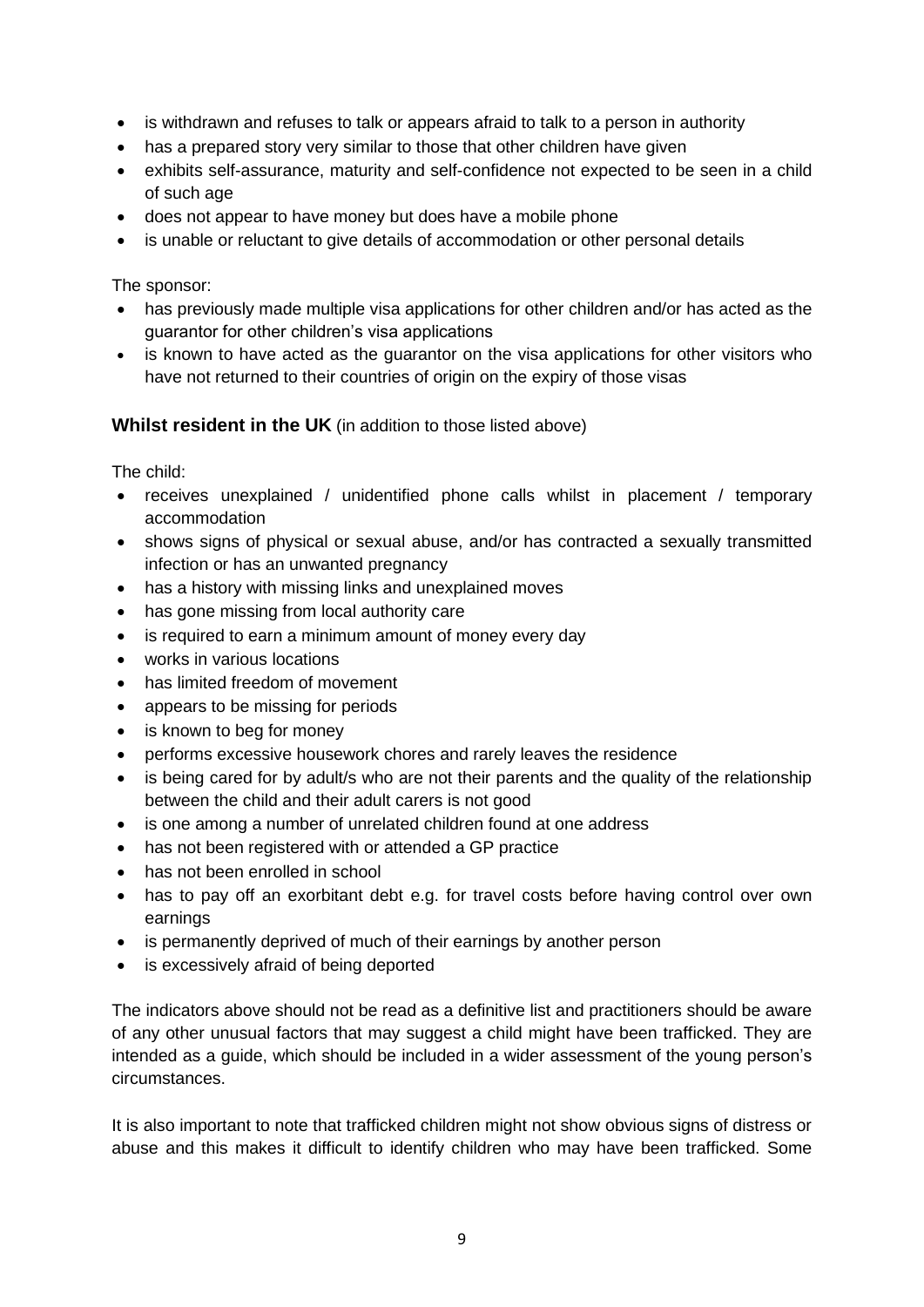children are unaware that they have been trafficked, whilst others may actively participate in concealing that they have been trafficked.

# <span id="page-9-0"></span>**Children trafficked within the UK**

For more information on children trafficked within the UK for child sexual exploitation or child criminal exploitation see North Lincolnshire Children's MARS guidance on [Child Sexual](http://www.northlincscmars.co.uk/policies-procedures-and-guidance/)  Exploitation [and Child Criminal Exploitation: Definition and a guide for practitioners, local](http://www.northlincscmars.co.uk/policies-procedures-and-guidance/)  [leaders and decision makers working to protect children from exploitation.](http://www.northlincscmars.co.uk/policies-procedures-and-guidance/)

### <span id="page-9-1"></span>**Referral**

Concerns that a child may have been or at risk of trafficking should be discussed with a manager and/or designated professional for safeguarding and a decision made as to whether there should be a referral to Children's Services. This discussion must not result in a delay in referring the concerns.

Professionals who have a concern that a child or young person has been or is at risk of being trafficked must make a referral to Children's Services in line with the [One Family Approach -](http://www.northlincscmars.co.uk/policies-procedures-and-guidance/) [Helping Children and Families in North Lincolnshire](http://www.northlincscmars.co.uk/policies-procedures-and-guidance/) Document 2020-2024 and Children's MARS [Policy and Procedure Assessing Need and Providing Help.](http://www.northlincscmars.co.uk/policies-procedures-and-guidance/)

Within one working day of a referral being received Children's Services should make a decision about the type of response that is required.

Where a child is considered to be at risk of being moved or trafficked to another local authority or has been moved or trafficked to North Lincolnshire, Children's Services and the police will inform their respective counterparts in the other local authority and police force areas and work jointly with them.

In accordance with the requirements of the Council of Europe Convention on action against trafficking in Human Beings the UK has a National Referral Mechanism for identifying and recording victims of trafficking and ensuring they are provided with appropriate support wherever they are in the UK. For more information about the National Referral Mechanism, Modern Day Slavery and the North Lincolnshire process, see appendix 2.

# <span id="page-9-2"></span>**Returning trafficked children to their country of origin**

In many cases, and with advice from their lawyers, trafficked children apply to the UKBA for asylum or for humanitarian protection. This is often because of the high risk they face of coming to harm if they are forced to return to their countries of origin. All such claims must be carefully considered. Among the factors to consider if the child is deported is the risk of him or her being re-trafficked with the possibility of further exploitation and abuse. When considering the child's application it will be important to gather information about the child's family, community and general conditions in the country of origin.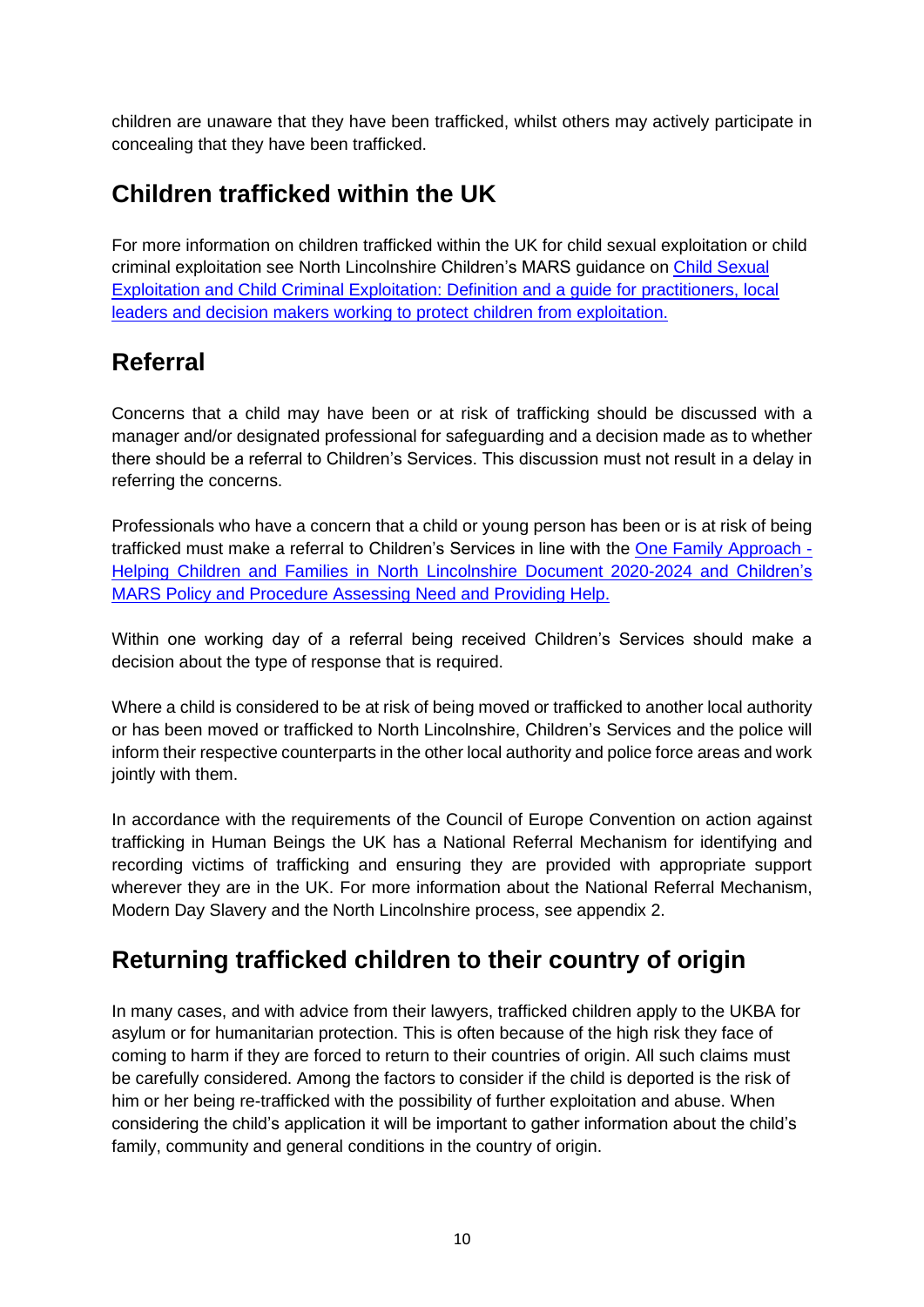If the child does not qualify for asylum or humanitarian protection, and adequate reception arrangements are in place in the country of origin, the child will usually have to return. The process of returning the child should be handled sensitively and will require close cooperation between the UKBA and the child's social worker.

It is important that appropriate steps are taken to minimise the possibility of the child going missing once a decision to return him or her to their country of origin has been made.

Equally, the social worker may be best placed to reconcile the child to being returned, and in helping the child access the assistance with reintegration which is available through voluntary return schemes (which is always the preferred way of carrying out any return to the child's country of origin).

# <span id="page-10-0"></span>**Particularly vulnerable groups of children**

#### **Private fostering**

A private fostering arrangement arises when a child under 16 (or under 18 if disabled) is to reside for more than 28 days in the care of someone who is not a parent, close relative, or someone with parental responsibility (a close relative is defined as a grandparent, brother, sister, uncle or aunt whether of the full blood or half blood or by marriage or civil partnership or step parent).

Parents and private foster carers are required to notify the local authority of a private fostering arrangement. A person who proposes to foster a child privately must notify the appropriate local authority of the proposal at least six weeks before the private fostering arrangements is to begin; or where the private fostering arrangement is to begin within six weeks, immediately.

Many private fostering arrangements are not notified to the local authority for a variety of reasons, not all of them associated with risk of serious harm. Identifying a child who is privately fostered is not the same as identifying a child who has been trafficked.

Nevertheless, some children in private fostering may well have been trafficked, including on tourist visas and with promises of education and good healthcare. They are vulnerable to being exploited in domestic servitude, other forms of forced labour, child sexual exploitation and child criminal exploitation. It is difficult for practitioners to identify these children and, therefore, to track their movements and hence their welfare. It is important to consider whether a carer, whether or not they present as a relative, is maintaining a private fostering arrangement in order to exploit a child for their own gain.

Staff or volunteers in an agency who believe that a child may be privately fostered, whether or not they have suspicions or concerns about trafficking or other forms of abuse, should contact Children's Services.

Local authorities have the following statutory duties in relation to private fostering:

• Identifying private fostering arrangements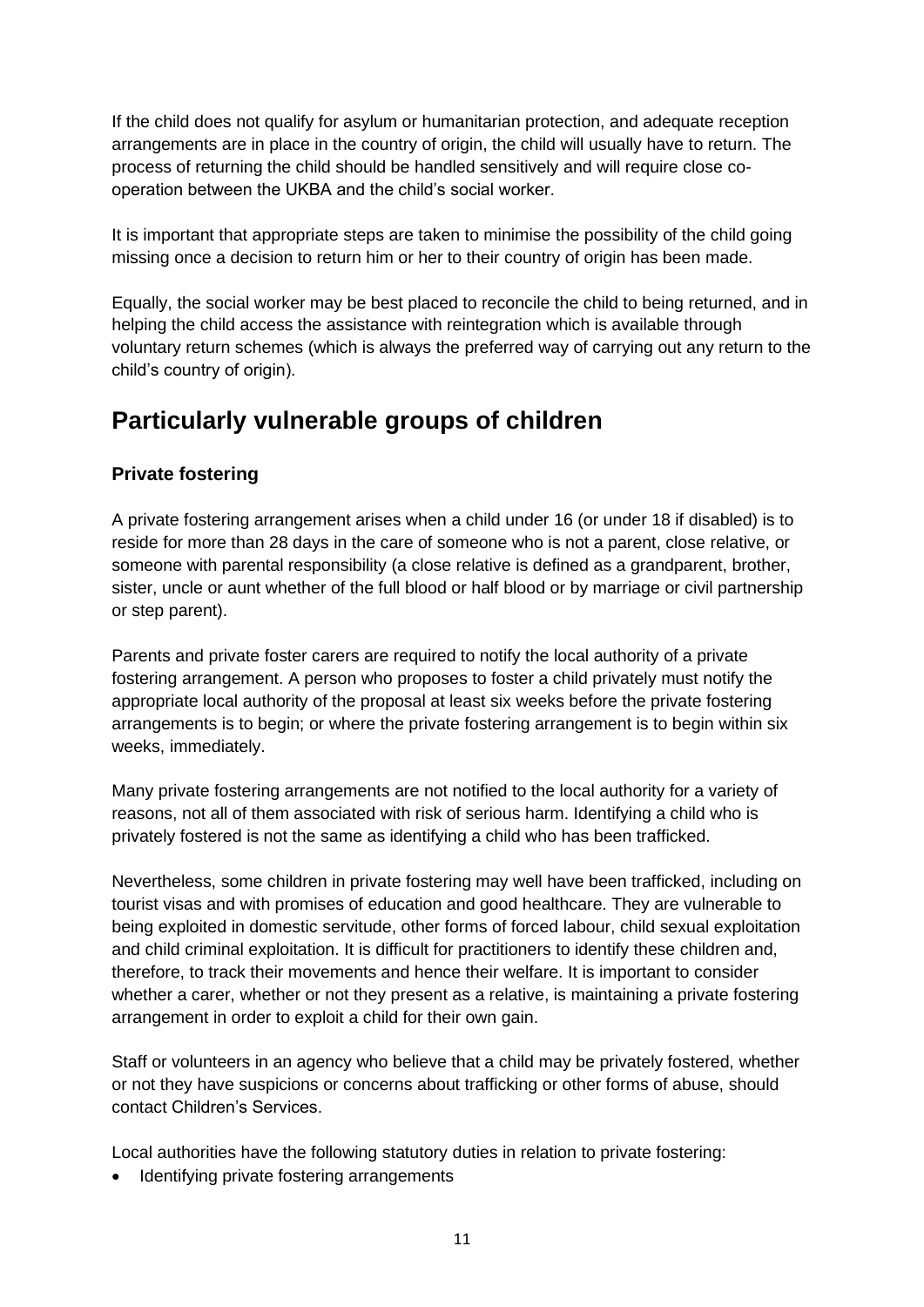- Visiting the home and assessment the suitability of the arrangements in terms of the child's welfare and
- Visiting the child regularly and monitoring and keeping records of the placement

Such enquiries should help practitioners be alert to signs that the child is being exploited.

#### **Trafficked children who are in care**

Under section 17 of the Children Act 1989 the local authority has a general duty to safeguard and promote the welfare of children in their area.

Where a young person, such as, for example, an USAC, presents to a local authority as having no parent or guardian in their country, then in fulfilling its duties to assess and respond to their needs, the local authority may conclude that it should accommodate the young person using powers under section 20 of the Children Act 1989. In these circumstances, the local authority will have a duty towards the young person as a looked after child. Then, like other looked after children, a UASC must have a care plan (which becomes the pathway plan when they are aged 16 or over and are entitled to care leaving support) based on a thorough needs assessment outlining how the local authority proposes to meet their needs.

The assessment of needs to inform the care plan should cover the same dimensions of need as the assessment for any other looked after child.

However in addition, for children who may have been trafficked, the assessment should include:

- establishing relevant information about the child's background
- understanding the reasons the child has come to the UK
- assessing the child's vulnerability to the continuing influence/control of his or her traffickers and the risks that they will go missing

Responding to this information ensures that the care plan includes a risk assessment setting out how North Lincolnshire intends to safeguard the young person so that, as far as possible, they can be protected from any trafficker to minimise any risk of traffickers being able to re-involve a child in exploitative activities. This plan should include contingency plans to be followed if the young person goes missing.

Given the circumstances in which potentially trafficked young people present to local authorities it will be extremely important that any needs assessments and related risk assessments are sensitively managed. It should allow for the child to be in a safe place before any assessment takes place and for the possibility that they may not be able to disclose full information about their circumstances immediately as they, or their families, may have been intimidated by traffickers.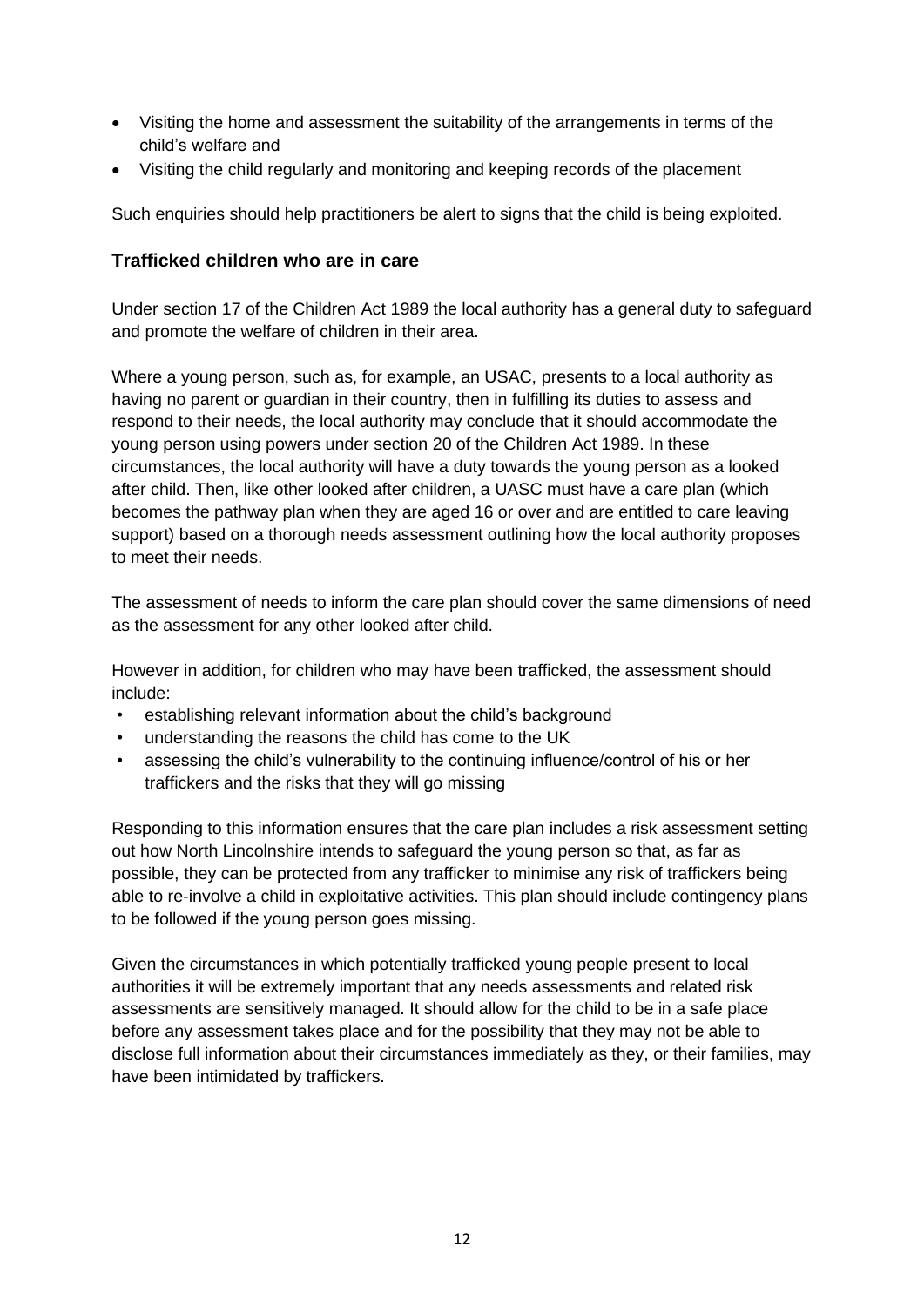Therefore, it will be important that:

- the location of the child should not be divulged to any enquirers until they have been interviewed by a social worker and their identity and relationship / connection with the child established, if necessary with the help of police and immigration services
- foster carers / residential workers should be vigilant about anything unusual e.g. waiting cars outside the premises and telephone enquiries
- Children's Services should continue to share information with the police, which emerges during the placement of a looked after child who may have been trafficked, concerning potential crimes against the child, the risk to other children, or relevant immigration matters

Where adults claim a family connection to the child, then the Children's Services should take steps to verify the relationship between the child and these adults and exercise due caution in case they are a trafficker or a relative colluding with trafficking or exploitation of the child. Anyone approaching the local authority and claiming to be a potential carer, friend, member of the family etc, of the child, should be investigated by Children's Services, the police and UKBA. Normal procedures for re-uniting a child with their family should be followed. Where a child may have been trafficked it will be necessary to ensure that a risk assessment takes place before they are reunited establishing that the adult concerned is who they say they are and is able to keep the child safe and exercise responsibility for their care.

It is important that no assumptions are made about young people's language skills and that assessments can call on the services of impartial interpreters/translators with the necessary competences in responding to children.

The local authority responsible for the child should try to identify, locate and make contact with the child's parents in the country of origin, to seek their views. UKBA may be able to help with this, as may the Foreign and Commonwealth Office (FCO) consular directorate.

### <span id="page-12-0"></span>**Independent reviewing officers and advocates**

Where a child becomes looked after, local authorities must allocate the child a social worker who will assess their needs and draw up a care plan which sets out how the authority intends to respond to the full range of a child's needs. This must take into account the child's wishes and feelings. For children who may have been trafficked, the social worker's assessment should identify the child's vulnerability to the continuing control of his or her traffickers. The local authority should then place the child with a carer (foster or residential) who has the necessary skills and experience to support them in a safe environment.

Each child must also be allocated an independent reviewing officer (IRO) responsible for chairing reviews of their care plans at regular intervals. Amongst other duties, IROs must make sure that the child understands the plan for their care and is able to take an active part in the formation of the plan. The IRO must also ensure that the child is aware of their entitlement to the services of an independent advocate to represent them if they so wish. The local authority must have a system in place to provide written, age appropriate information to each looked after child about the function and availability of an advocate and how to request one.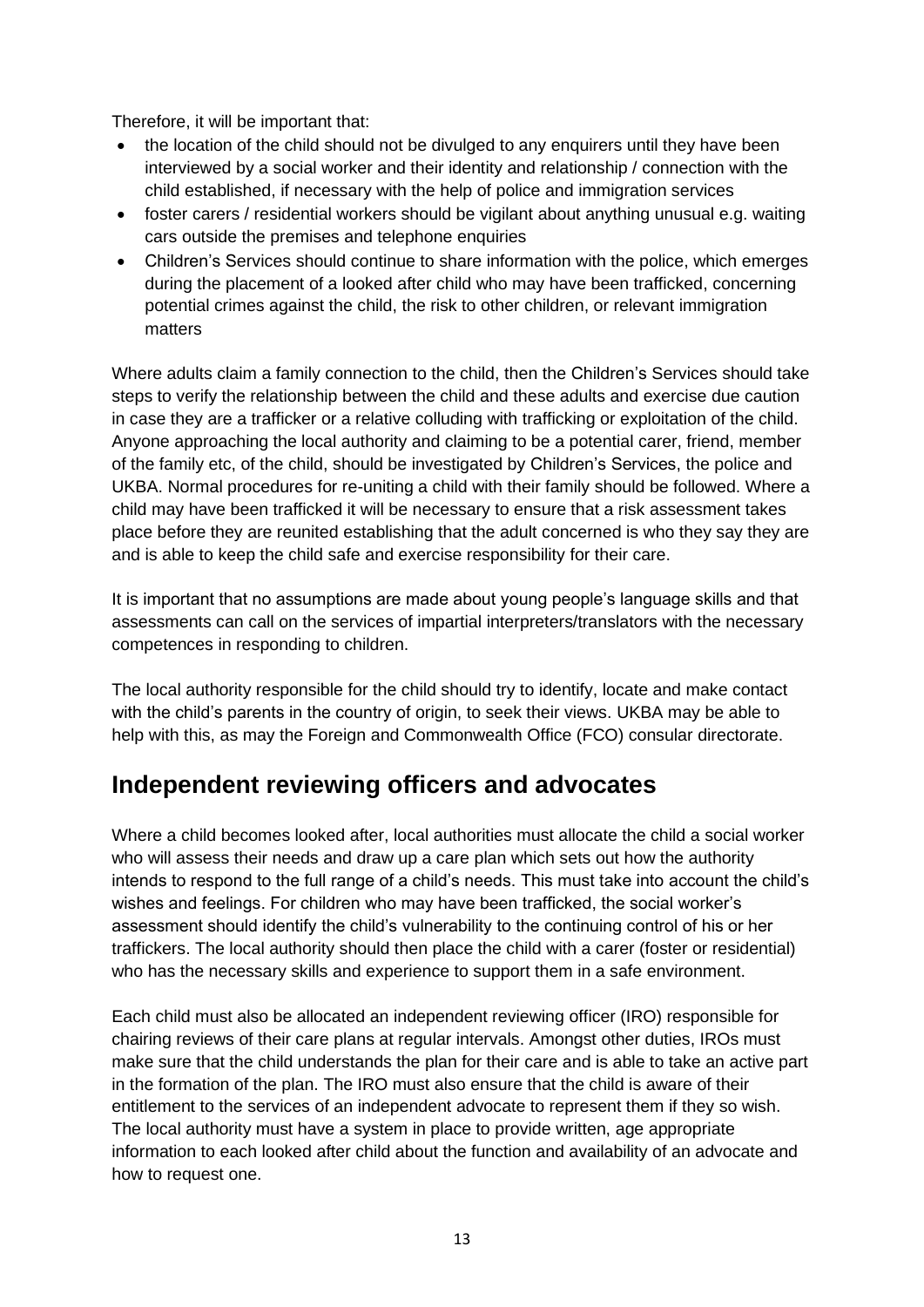### <span id="page-13-0"></span>**Missing children**

Children's Services acknowledges the risk that trafficked children who are being looked after may go missing. It is essential that, where a trafficked child is identified and placed in local authority care, specific arrangements are put in place to safeguard the child from the risks of going missing or being re-trafficked. Where a child goes missing, these cases should be urgently reported to the police.

North Lincolnshire seriously considers the risk that a trafficked child is likely to go missing and takes this into account in planning that child's care. A contingency plan includes contact details of agencies that should be notified if a potentially trafficked young person goes missing, including the police and the UKBA.

For more information see Children's MARS policy and procedure for [children who runaway](http://www.northlincscmars.co.uk/policies-procedures-and-guidance/)  [or go missing from home and care](http://www.northlincscmars.co.uk/policies-procedures-and-guidance/)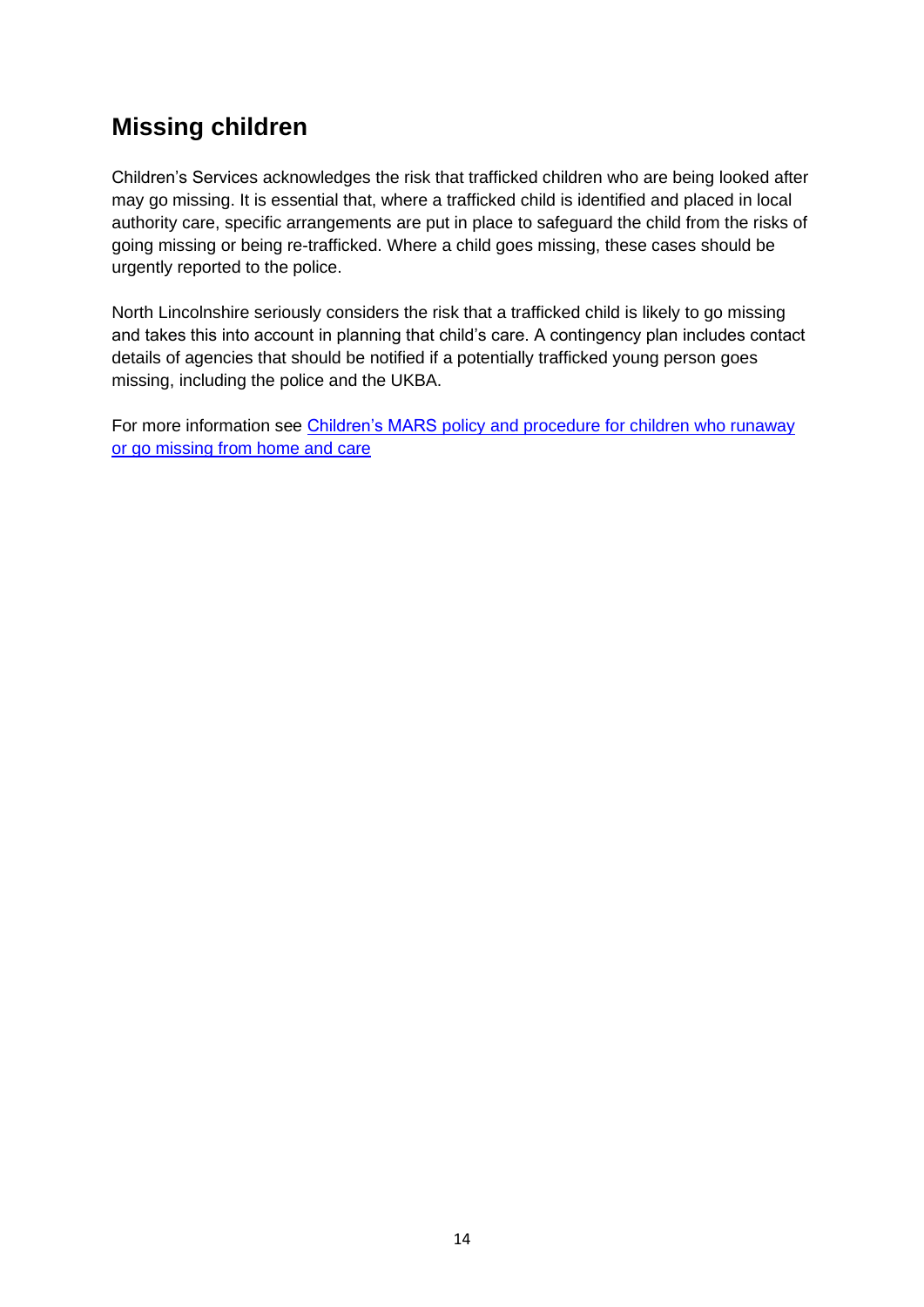# <span id="page-14-0"></span>**Appendix 1: Further information, guidance and resources**

#### **Local policies, procedures and guidance**

- One Family Approach [Helping Children and Families document 2020/24](http://www.northlincscmars.co.uk/policies-procedures-and-guidance/)
- [Children's MARS policy and procedure for assessing need and providing help](http://www.northlincscmars.co.uk/policies-procedures-and-guidance/)
- [Children's MARS guidance for Child Sexual Exploitation: A definition and a guide for](http://www.northlincscmars.co.uk/policies-procedures-and-guidance/)  [practitioners, local leaders and decision makers working to protect children from child](http://www.northlincscmars.co.uk/policies-procedures-and-guidance/)  [sexual exploitation](http://www.northlincscmars.co.uk/policies-procedures-and-guidance/)
- [Children's MARS guidance for Child Criminal Exploitation: A definition and a guide for](http://www.northlincscmars.co.uk/policies-procedures-and-guidance/)  [practitioners, local leaders and decision makers working to protect children from child](http://www.northlincscmars.co.uk/policies-procedures-and-guidance/)  [criminal exploitation](http://www.northlincscmars.co.uk/policies-procedures-and-guidance/)
- [Children's MARS policy and procedure for children who runaway or go missing from](http://www.northlincscmars.co.uk/policies-procedures-and-guidance/)  [home and care](http://www.northlincscmars.co.uk/policies-procedures-and-guidance/)
- [Humber Modern Slavery Strategy 2020/23](https://humberantislave.co.uk/)

### **Statutory guidance**

- [Working Together to Safeguard Children 2018](https://www.gov.uk/government/publications/working-together-to-safeguard-children--2)
- [Safeguarding children who may have been trafficked: Practice guidance \(2011\)](https://www.gov.uk/government/publications/safeguarding-children-who-may-have-been-trafficked-practice-guidance)
- [Care of unaccompanied migrant children and child victims of modern slavery \(2017\)](https://www.gov.uk/government/publications/care-of-unaccompanied-and-trafficked-children)
- [Human Trafficking Practical Guidance \(2013\)](https://www.gov.uk/government/publications/human-trafficking-practical-guidance)
- [Modern Slavery: Statutory guidance \(2021\)](https://www.gov.uk/government/publications/modern-slavery-how-to-identify-and-support-victims)
- [National referral mechanism guidance \(2021\)](https://www.gov.uk/government/publications/human-trafficking-victims-referral-and-assessment-forms/guidance-on-the-national-referral-mechanism-for-potential-adult-victims-of-modern-slavery-england-and-wales)
- [National Transfer Protocol for Unaccompanied Asylum Seeking Children \(2016\)](https://www.gov.uk/government/publications/unaccompanied-asylum-seeking-children-interim-national-transfer-scheme)

#### **Other guidance and resources**

- [Operation Wilberforce -](https://www.humberside.police.uk/operation-wilberforce) Humberside Police
- [National Referral Mechanism](https://www.gov.uk/government/collections/national-referral-mechanism-statistics) Statistics
- [Crown Prosecution Service Guidance on Human Trafficking, Smuggling and Slavery](https://www.cps.gov.uk/legal-guidance/human-trafficking-smuggling-and-slavery)  [\(2020\)](https://www.cps.gov.uk/legal-guidance/human-trafficking-smuggling-and-slavery)
- Behind The Behaviour: Identifying the criminal exploitation of migrant children (2018) [ECPAT UK](https://www.ecpat.org.uk/news/behind-the-behaviour)
- [The Secret Gardeners: the trafficking of children from Vietnam](https://www.ecpat.org.uk/the-secret-gardeners) video (2017) ECPAT
- [ECPAT leaflets \(in 11 languages\) for young people](https://www.ecpat.org.uk/child-friendly-leaflets) who may have been trafficked about [their rights](https://www.ecpat.org.uk/child-friendly-leaflets)
- [The Children's Society: Young Refugees & Migrants](https://www.childrenssociety.org.uk/what-we-do/our-work/young-refugees-migrants)
- **[Hope for Justice](https://hopeforjustice.org/) website** 
	- [Child trafficking –](https://www.nspcc.org.uk/what-is-child-abuse/types-of-abuse/child-trafficking/) NSPCC website
	- [Useful tools | ECPAT UK](https://www.ecpat.org.uk/Pages/Category/useful-tools)
	- [Modern Slavery Helpline](https://www.modernslaveryhelpline.org/)
- [Training Framework for the Prevention, Identification, Support and Care of Child Victims](https://skillsforcareanddevelopment.org.uk/wp-content/uploads/2022/03/2022-CHILDRENS-TRAINING-FRAMEWORK_A4-BOOKLET.pdf)  [and Survivors of Modern Slavery and Human Trafficking](https://skillsforcareanddevelopment.org.uk/wp-content/uploads/2022/03/2022-CHILDRENS-TRAINING-FRAMEWORK_A4-BOOKLET.pdf)  [\(skillsforcareanddevelopment.org.uk\)](https://skillsforcareanddevelopment.org.uk/wp-content/uploads/2022/03/2022-CHILDRENS-TRAINING-FRAMEWORK_A4-BOOKLET.pdf)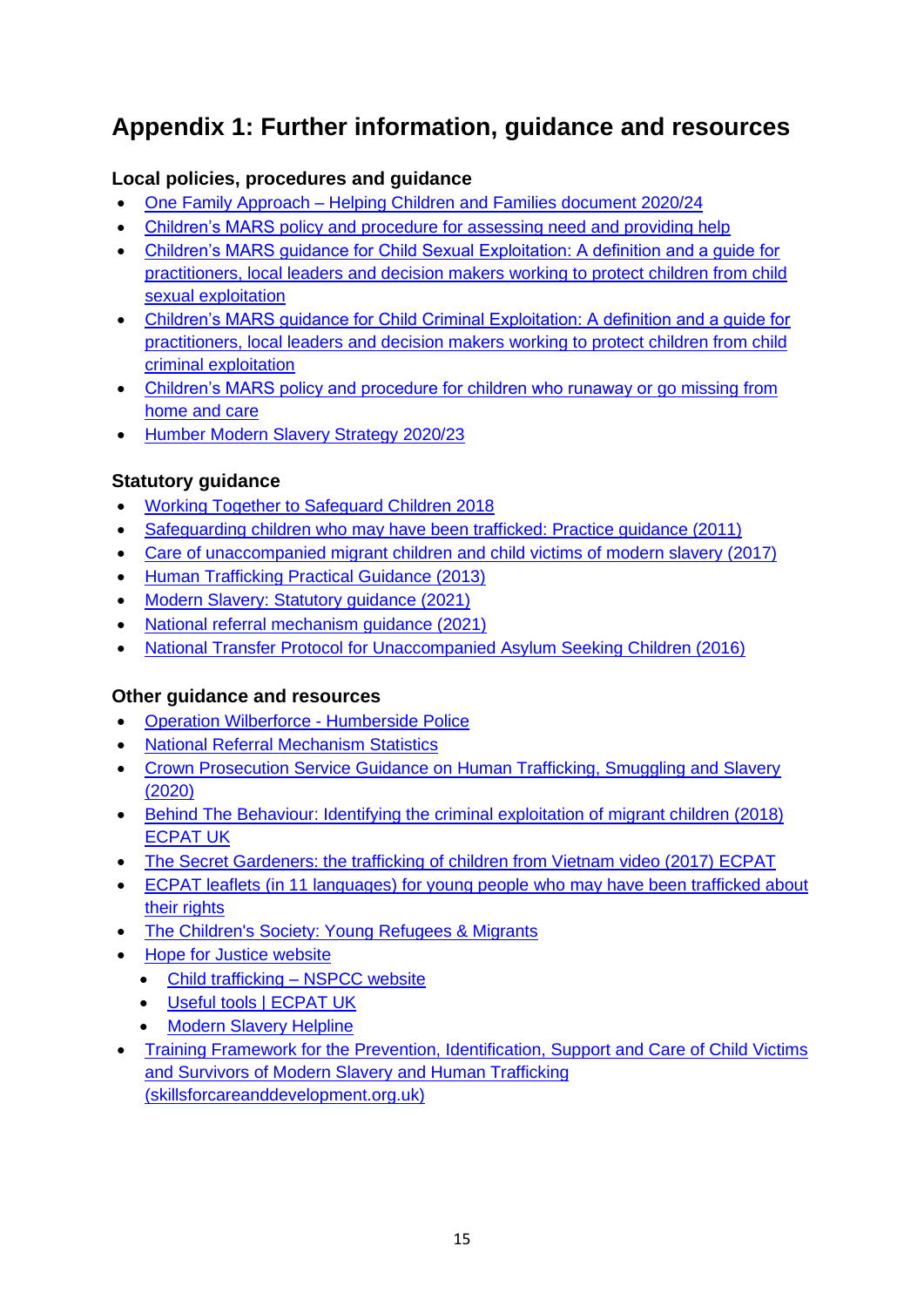A comprehensive list of UK and International policy and legislation and useful contacts can be found in appendix 1 and 3 of the **Safeguarding children who may have been trafficked** [statutory guidance.](https://www.gov.uk/government/publications/safeguarding-children-who-may-have-been-trafficked-practice-guidance)

# <span id="page-15-0"></span>**Appendix 2 – National Referral Mechanism (NRM), Modern Day Slavery and the North Lincolnshire process**

Modern day slavery encompasses:

- Human trafficking
- Slavery, servitude and forced or compulsory labour

#### **Components of Modern Day Slavery**

Human trafficking consists of three basic components; action, means and purpose of exploitation. All three components must be present in an adult trafficking case. However, in a child trafficking case the 'means' component is not required as they are not able to give informed consent to engage in criminal or other exploitative activity, and they cannot give consent to be abused or trafficked.

#### **Human trafficking**

For a person to have been a victim of human trafficking there must have been:

- action (recruitment, transportation, transfer, harbouring or receipt, which can include either domestic or cross-border movement)
- means (threat or use of force, coercion, abduction, fraud, deception, abuse of power or vulnerability - however, there does not need to be a means used for children as they are not able to give informed consent)
- purpose of exploitation (e.g. sexual exploitation, forced labour or domestic servitude, slavery, financial exploitation, illegal adoption, removal of organs)

#### **Slavery, servitude and forced or compulsory labour**

For a person to have been a victim of slavery, servitude and forced or compulsory labour there must have been:

- means (being held, either physically or through threat of penalty e.g. threat or use of force, coercion, abduction, fraud, deception, abuse of power or vulnerability. However, there does not need to be a means used for children as they are not able to give informed consent)
- service (an individual provides a service for benefit, e.g. begging, sexual services, manual labour, domestic service)

| <b>Components of trafficking</b> | What it means                                                 |
|----------------------------------|---------------------------------------------------------------|
| Action                           | Recruitment, transportation, transfer, harbouring or receipt, |
|                                  | which includes an element of movement whether national        |
|                                  | or cross-border                                               |
| Means                            | Threat or use of force, coercion, abduction, fraud,           |
|                                  | deception, abuse of power or vulnerability                    |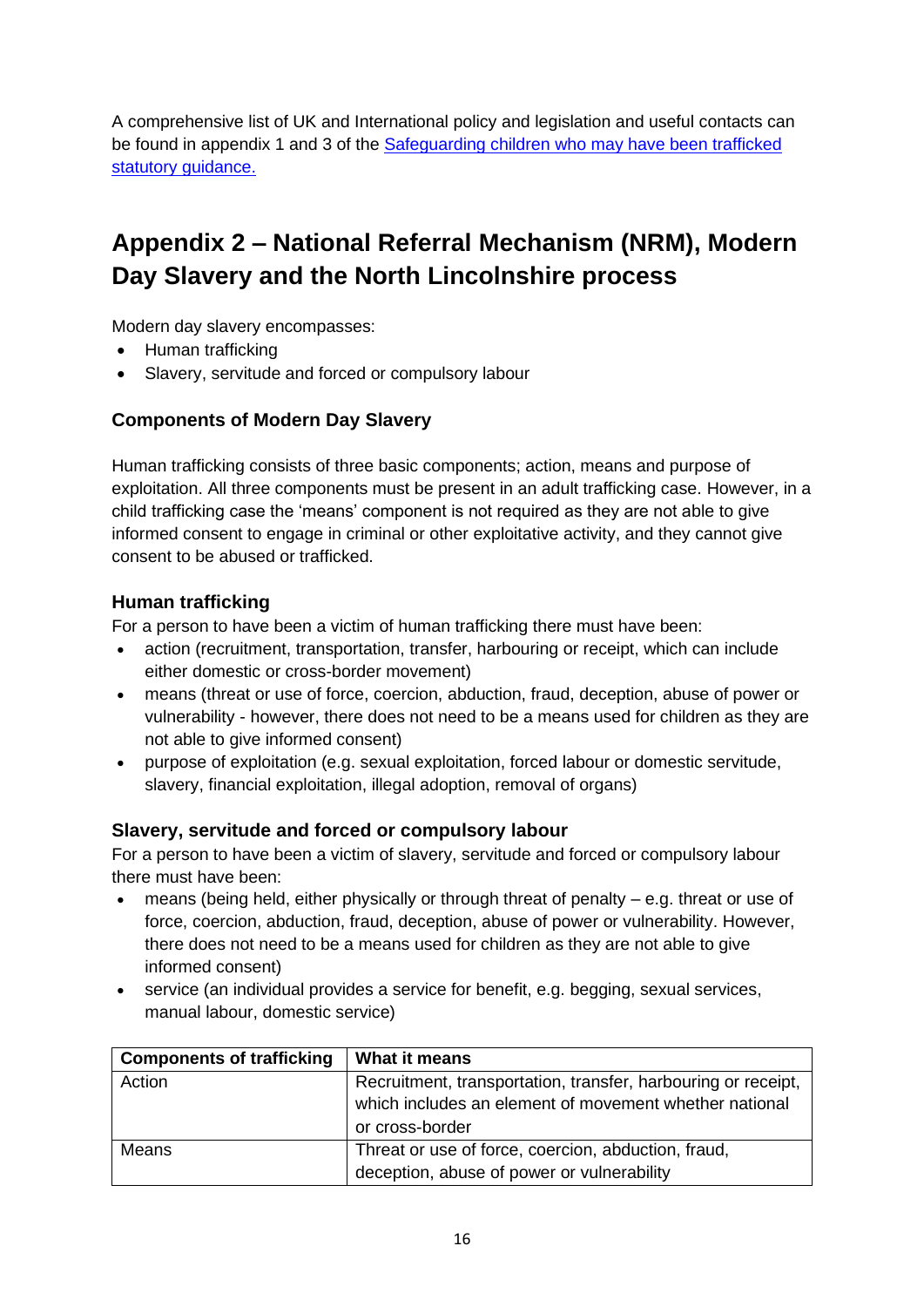| Exploitation/ purpose | For example, sexual exploitation, forced labour or domestic   |
|-----------------------|---------------------------------------------------------------|
|                       | servitude, slavery, financial exploitation, removal of organs |

Forced or compulsory labour may be present in trafficking cases. However, not every person who is exploited through forced labour has been trafficked.

Victims may not be aware that they are being trafficked or exploited, and may have consented to elements of their exploitation, or accepted their situation. If you think that modern slavery has taken place, the case should be referred to the NRM. You do not need to be certain that someone is a victim.

Child victims do not have to consent to be referred into the NRM and must first be safeguarded and then referred into the NRM process.

The Modern Slavery Act (MSA) 2015 Statutory Guidance makes it clear that *'Some people may not be victims of human trafficking but still be victims of modern slavery if they have been subject to slavery, servitude and forced or compulsory labour.'*

The MSA 2015 Statutory Guidance also sets out the following definitions:

- **Slavery** The 1926 Slavery Convention defines slavery as 'the status or condition of a person over whom any or all of the powers attaching to the right of ownership are exercised
- **Servitude** Servitude is an 'aggravated' form of forced or compulsory labour. The fundamental distinguishing feature between servitude and forced or compulsory labour is in the victim feeling that their condition is permanent and that the situation is unlikely to change.
- **Forced and/or Compulsory Labour**  UN Convention No. 29 concerning forced or compulsory labour defines 'forced or compulsory labour' as 'all work or service which is exacted from any person under the menace of any penalty and for which the said person has not offered himself voluntarily'

The concept of ownership is what makes slavery distinct. For example, a member of a county lines gang sells a child to another gang. The child is not involved in this decision and has no choice in the matter. By treating the child as if they were property that could be sold, the threshold of slavery would be met.

**Servitude** is a distinct form of exploitation. It is a crime under section 1 of the Modern Slavery Act 2015.

The MSA 2015 Statutory Guidance states:

*UN Convention No. 29 concerning forced or compulsory labour defines 'forced or compulsory labour' as 'all work or service which is exacted from any person under the menace of any penalty and for which the said person has not offered himself voluntarily'*

The definition of forced or compulsory labour is met when: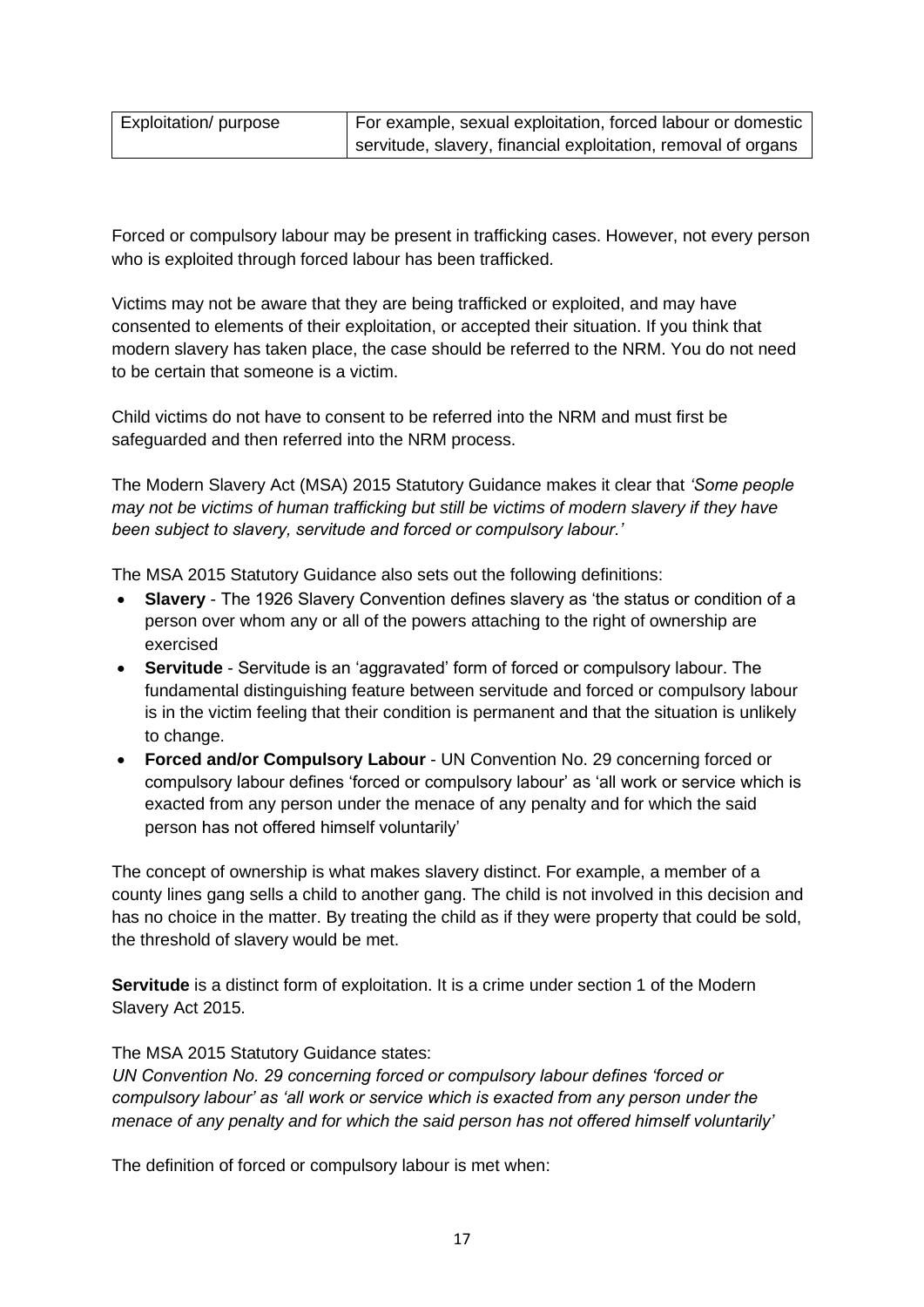- a service has been provided
- a service is provided under threat of penalty

For example, a man is given lodging as well as pay for working on a farm. After a month, the owners stop paying him and tell him they will make him homeless if he does not continue to work for them. The man feels unable to stop working for them as he is afraid he will lose his house.

Servitude is an aggravated form of forced or compulsory labour. It is a crime under section 1 of the Modern Slavery Act 2015.

#### The MSA 2015 Statutory Guidance states:

*'Servitude is an 'aggravated' form of forced or compulsory labour. The fundamental distinguishing feature between servitude and forced or compulsory labour is in the victim feeling that their condition is permanent and that the situation is unlikely to change'*

Servitude can apply to any form of forced labour, not just domestic servitude.

For example, two children are forced to work on a farm. One does not have contact with anybody, but their exploiter and every day follows the same pattern. They believe this will continue for the rest of their life. This is likely to constitute servitude. The second child is forced to work but allowed to attend college on weekdays. He hopes to leave the farm one day and get a job independently. This may not be servitude as the child does not necessarily think their situation is permanent.

It's important to note that a referral to the National Referral Mechanism (NRM) does not replace or supersede established child protection processes, which should continue in tandem.

#### **Devolved decision making for Modern Day Slavery**

North Lincolnshire have been successful in the bid to participate in a Home Office pilot for devolved decision making for Modern Day Slavery which will enable us to utilise our current safeguarding processes in conjunction with local safeguarding partners to make decisions on the NRM. The pilot is anticipated to run until March 2022 but may be extended slightly due to an initial delay in the pilot commencing. A Modern Slavery Coordinator is in place.

The purpose of the pilot's sites is to test different approaches to identifying children as victims of modern slavery, through local multi-agency decision making. The funding has been awarded to empower local authorities to integrate decisions about whether children are victims of modern slavery within their existing safeguarding structures.

The profiles of child victims are changing, with UK national children being the fastest growing group in the NRM, in part driven by county lines activity. As the system currently stands, many children receive little practical benefit from being referred into the NRM, as support for child victims of modern slavery is provided by local authorities under existing statutory obligations. Section 22 of the Children Act 1989 places a duty on the local authority to safeguard and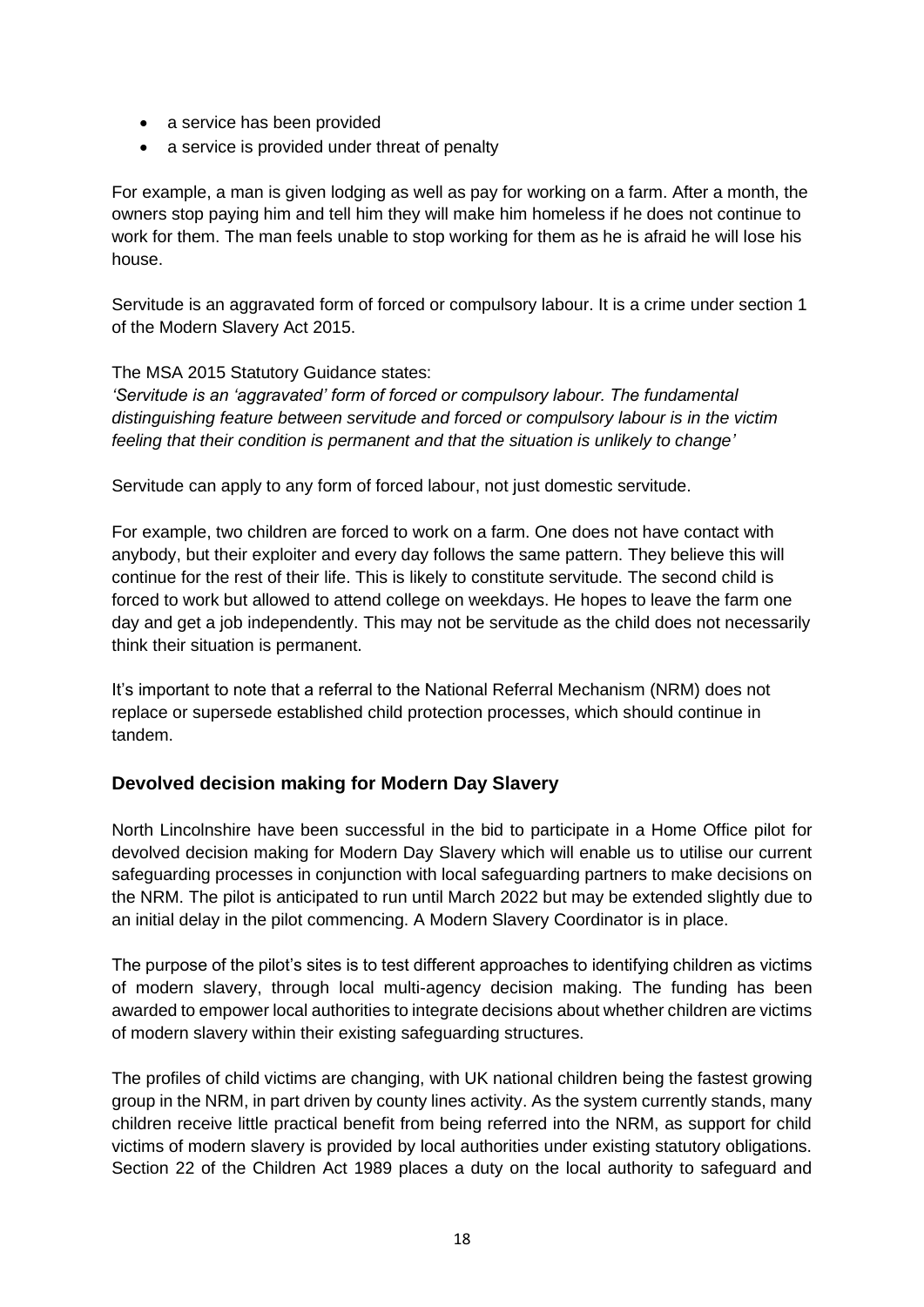promote welfare of children in their care and this duty does not distinguish, or make exceptions, based on nationality or immigration status.

The aim of this pilot is to test whether determining if a child is a victim of modern slavery within existing safeguarding structures is a better model for making modern slavery decisions for children. This approach will enable decisions about whether a child is a victim of modern slavery to be made by those involved in their care and ensure the decisions made are closely aligned with the provision of local, needs-based support and any law enforcement response.

The implementation of Modern Day Slavery legislation in 2015 provided guidance for local authorities and a 'duty to notify' children and young people that are identified as potential victims to the Single Competent Authority (SCA), a unit within the Home Office who establishes whether a child is a victim of modern slavery through a two-stage decision making process. The first is a reasonable grounds decision to establish whether an individual is a potential victim and this decision should be made within 5 working days of the referral being submitted. This decision has a lower threshold. The second is a conclusive grounds decision on whether an individual is a confirmed victim and a decision should be made within 45 days of the reasonable grounds decision thus allowing a longer period of time to analyse and request additional information. However, nationally there has been significant criticism over the current timeliness of decision making and the impact this is subsequently having on those individuals. There has also been substantial critique in relation to decision making being made by the appropriate agencies.

It is proposed that this pilot will provide North Lincolnshire the opportunity to improve the timeliness of decision making for those children and young people recognised as victims and in turn ensure they are more appropriately safeguarded.

The Home Office will conduct both a six month review and a full evaluation at the end of the pilot project. North Lincolnshire will be expected to engage with the evaluation partner and the Home Office as part of the six month and full evaluation.

This will include:

- conducting interviews with stakeholders involved in the pilots
- reviewing data provided by local authorities
- other reasonable actions to support the evaluation as required

By 31 March 2022, North Lincolnshire will provide an end of project report confirming that the outcomes have been achieved to a satisfactory standard. The report will focus on whether the project was effective, achieved its objectives and whether the outcomes had an impact. It will cover activities for the funding period. The final report will highlight any best practice or lessons learned.

#### **North Lincolnshire process**

In North Lincolnshire it has been agreed that Multi-Agency Child Exploitation (MACE) triage meeting will act as our internal mechanism for decision making and the panel will have a standard agenda item where NRM referrals are discussed and agreed.